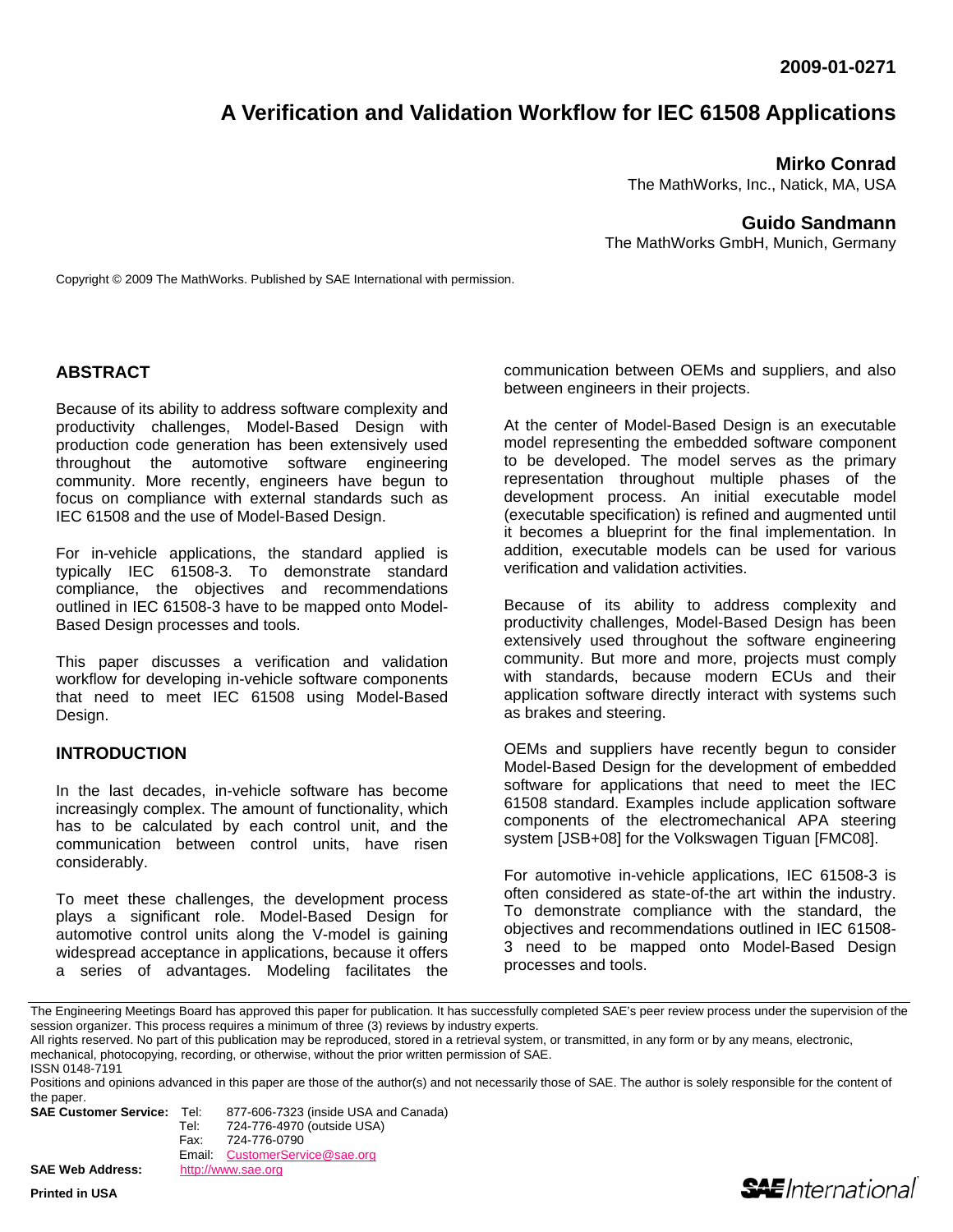The remainder of this paper discusses a verification and validation workflow for applications that need to meet IEC 61508 using Model-Based Design.

### **A WORKFLOW FOR APPLICATION-SPECIFIC VERIFICATION AND VALIDATION OF MODELS AND GENERATED CODE**

As other standards do, IEC 61508-3 calls for **application-specific verification and validation** regardless of the tool chain and the development paradigm used.

For applications implemented with Model-Based Design, the following two questions apply to application-specific verification and validation:

- 1. Does the model correctly implement its (textual) requirements?
- 2. Does the object code that will be deployed in the ECU correctly implement the model's behavior?

To facilitate the seamless use of Model-Based Design in the context of IEC 61508, a reference workflow that describes the verification and validation activities necessary for IEC 61508-3 compliance has been developed.

Following the above suggested division of the verification and validation task for applications developed using Model-Based Design and production code generation, the workflow would be divided into the following two steps (cf. [Ald01]):

- 1. Demonstrate that the model is correct and meets all requirements
- 2. Show that the generated code is equivalent to the model

The first step is **design verification**, which combines suitable verification and validation techniques at the model level. The second step is **code verification**.

VERIFICATION AND VALIDATION AT THE MODEL LEVEL (DESIGN VERIFICATION) - The goal of design

verification is to gain confidence in the model, which is then used for production code generation. This step takes place at the model level, i.e., before the code is generated.

Following the spirit of IEC 61508-3, the design verification part of the reference workflow therefore comprises a combination of reviews, static analyses, and comprehensive functional testing activities at the model level [Con08]. These activities together help provide confidence that the design satisfies the associated requirements. The result is a **golden model**, i.e., a sufficiently validated and verified model that implements the requirements and does not contain any unintended functionality.

Requirements for design verification can be derived from IEC 61508-3 clauses 7.4.6 (code implementation), 7.4.7 (software module testing), and 7.4.8 (software integration testing).

Reviews and Static Analyses at the Model Level - Model subsystems considered as modules (model components) should be reviewed. If feasible, manual **model reviews** should be supported by automated **static analyses** of the model.

**Modeling guidelines** should be used, and adherence with the guidelines should to be assessed. Modeling constructs that are not suitable or not recommended for production code generation should not be used.

Tool support: Model reviews can be facilitated by using reports or Web views generated with Simulink Report Generator. Adherence to a modeling guideline can be partially enforced by using predefined or customized modeling standard checks in Model Advisor [Beg07].

Module and Integration Testing on the Model Level - Model components should be functionally tested using systematically derived test vectors. The objective of this **module testing** is to demonstrate that each model component performs its intended function and does not perform any unintended functions.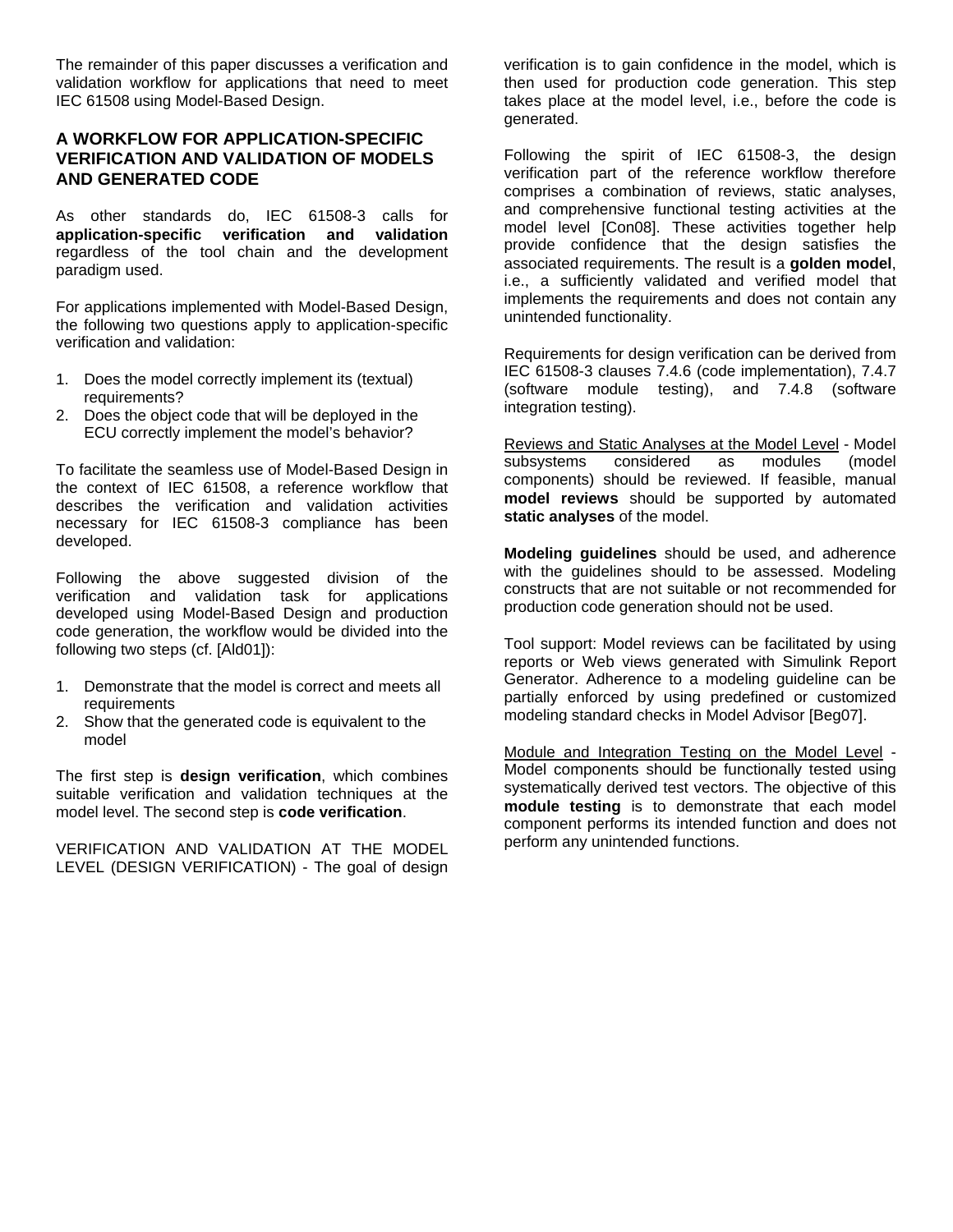As module testing is completed, module **integration testing** should be performed with predefined test vectors, i.e., the model integration stages should be tested in accordance with the specified integration tests. These tests should show that all model modules and model subsystems interact correctly to perform their intended function and do not perform unintended functions.

Tool support: Simulink Verification and Validation supports various facets of model testing.

VERIFICATION AND VALIDATION AT THE CODE LEVEL (CODE VERIFICATION) - We use **translation** 

**validation through systematic testing (translation testing)** to demonstrate that the execution semantics of the model are being preserved during code generation, compilation, and linking.

Technically speaking, we are using numerical **equivalence testing** between the model used for production code generation and the executable derived from the generated C code, and additional measures to demonstrate the **absence of unintended functionality**.

Figure 1 gives an overview of the proposed translation validation process for generated code.



- *Equivalence testing*
- *Prevention of unintended functionality* a) *Model vs. code coverage comparison* 
	- b) *Traceability Analysis*

### **Figure 1: Translation validation process.**

Numerical Equivalence Testing - Equivalence testing is performed to demonstrate numerical equivalence between the model and the generated code. Equivalence testing between the model used for production code generation and the resulting object code (also known as comparative testing or back-toback testing) constitutes a core part of the code verification workflow.

Equivalence testing refers to the stimulation of both the model used for code generation and the object code derived from it through code generation and compilation with identical test vectors. The validity of the translation process, i.e., whether or not the semantics of the model have been preserved during code generation, compilation, and linking, is determined by comparing the system reactions, or result vectors, of the model and the generated code resulting from stimulation with identical

timed test vectors *i(t)*. More precisely, the simulation results of the model used for production code generation  $o<sub>SIM</sub>(t)$  are compared with the execution results of the generated and compiled production code  $o_{COPF}(t)$ .

Figure 2 summarizes the suggested translation validation approach. In-depth discussions of equivalence testing procedures can be found in [SC03, SC05, SCD+07].

Testing for numerical equivalence is unique in that the expected outputs for the test vectors do not have to be provided [Ald01]. This makes equivalence testing well suited to automation.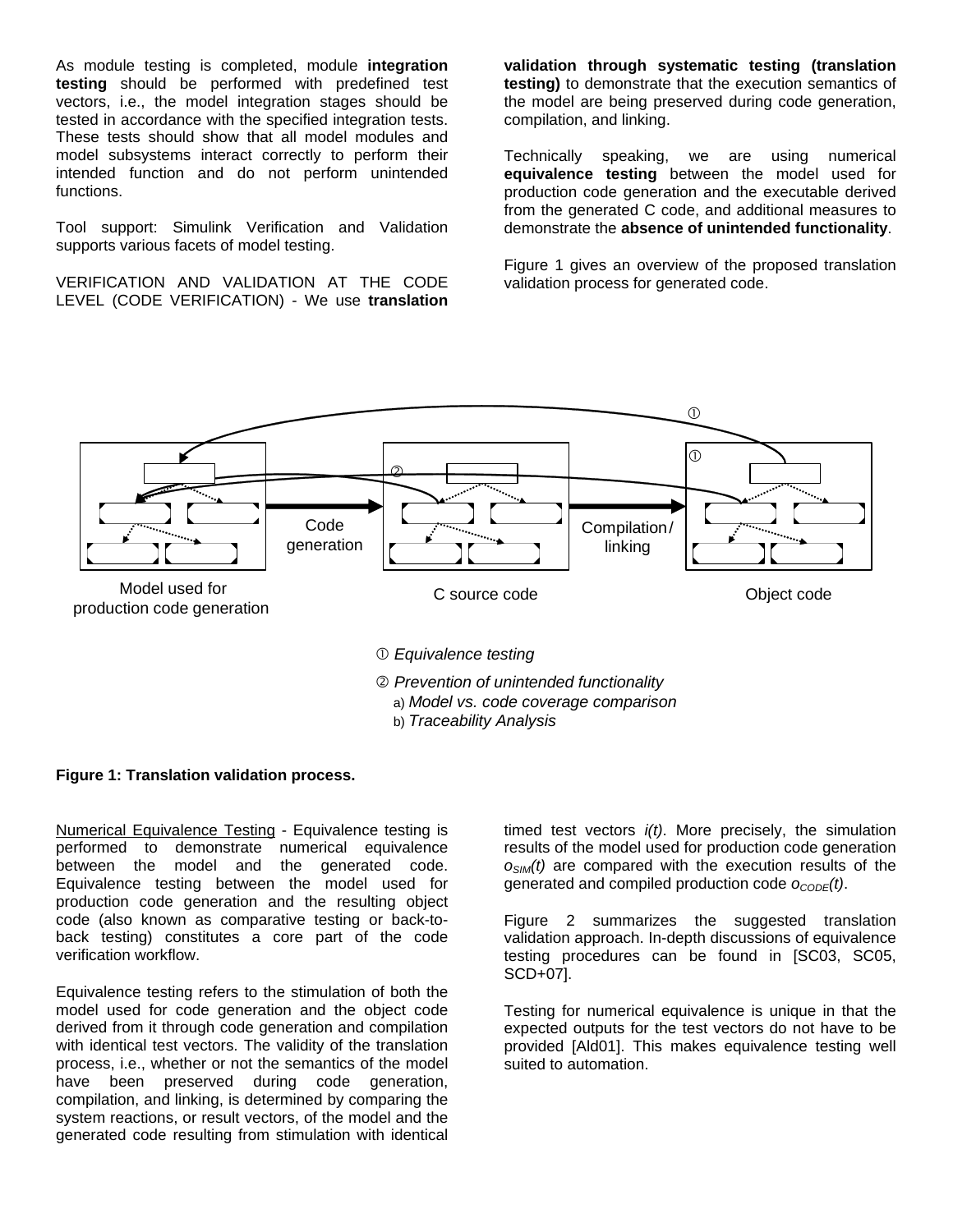

**Figure 2: Numerical equivalence testing.** 

The following subsections provide detailed information on the equivalence testing procedure.

Equivalence Test Vector Generation: A valid translation requires that the execution of the object code exhibit the same observable effects as the simulation of the model for any given set of test vectors. Because complete testing is impossible for complexity reasons, stimuli (test vectors) shall be sufficient to cover the different structural parts of the model.

To assess the model coverage achieved, some **test coverage metric** shall be visible at SIL 2 and above [SS05]. The extent and scope of structural model coverage needs to be increased for the higher SILs.

Tool support: Model coverage analysis can be performed by using the Model Coverage Tool in Simulink Verification and Validation [Simulink Verification and Validation].

Test vectors resulting from requirements-based testing at the model level can be reused for equivalence testing. Figure 3 illustrates equivalence testing of individual and integrated modules $^1$ .

If the coverage achieved with the existing test vectors is not sufficient, additional test vectors should be created.

If full coverage for the selected metric(s) cannot be achieved, the uncovered parts should be assessed and justification for uncovered parts provided. In practice, the set of test vectors can be iteratively extended using model coverage analysis until the mandated level of model coverage has been achieved.

1

Tool Support: Simulink Design Verifier can be used to create additional test vectors for equivalence testing [Simulink Design Verifier].

Equivalence Test Execution: The test vectors for equivalence testing shall be used to stimulate both the model used for production code generation and the executable derived from the generated code.

The resulting object code shall be tested in an execution environment that corresponds as far as possible to the target environment to which the code will be deployed.

The resulting object code can either be executed on the target processor or on a target-like processor, e.g., by means of a processor-in-the-loop simulation (PIL verification), or simulated by means of an instruction set simulator for the target processor (ISS verification). If feasible, PIL verification is the preferred approach.

If the execution of the resulting object code is not carried out in the target environment, differences between the testing environment and the target environment should be analyzed to make sure that they do not adversely alter the results.

Signal Comparison: After test execution, the result vectors (simulation results) of the model  $o_{SIM}(t)$  should be compared with the execution results of the generated code  $o_{\text{coDE}}(t)$ .

The simulation results of the model are used as the baseline. They are matched to the result vectors obtained from executing the object code.

Even if there is a correct translation of a Simulink or Stateflow model into C code, one cannot always expect identical behavior (equality). Possible reasons include the limited precision of floating-point numbers, quantization effects when using fixed-point math, and differences among compilers. For these reasons, the definition of correctness has to be based on sufficiently similar behavior (sufficient similarity).

A suitable signal comparison algorithm should be selected that is able to tolerate differences between the result vectors representing the system responses  $o_{SM}(t)$ and  $o_{\text{CoDE}}(t)$ . There is a broad variety of potential comparison algorithms, ranging from simple algorithms, such as absolute difference, to more elaborated ones such as the difference matrix method.

Two result vectors are sufficiently similar if their difference with regard to a given comparison algorithm is less than or equal to a given threshold. The selection of the comparison algorithm and the definition of the threshold value depend on the application under consideration and need to be documented.

Simulink Fixed Point software enables performing bittrue simulations of model portions implemented using

 $i_{\text{COMP}}(t)$  and  $o_{\text{COMP}}(t)$  refer to the test vectors and result vectors for model components respectively;  $i_{INT}(t)$  and  $O_{INT}(t)$  refer to the test vectors and result vectors for the integration stages respectively.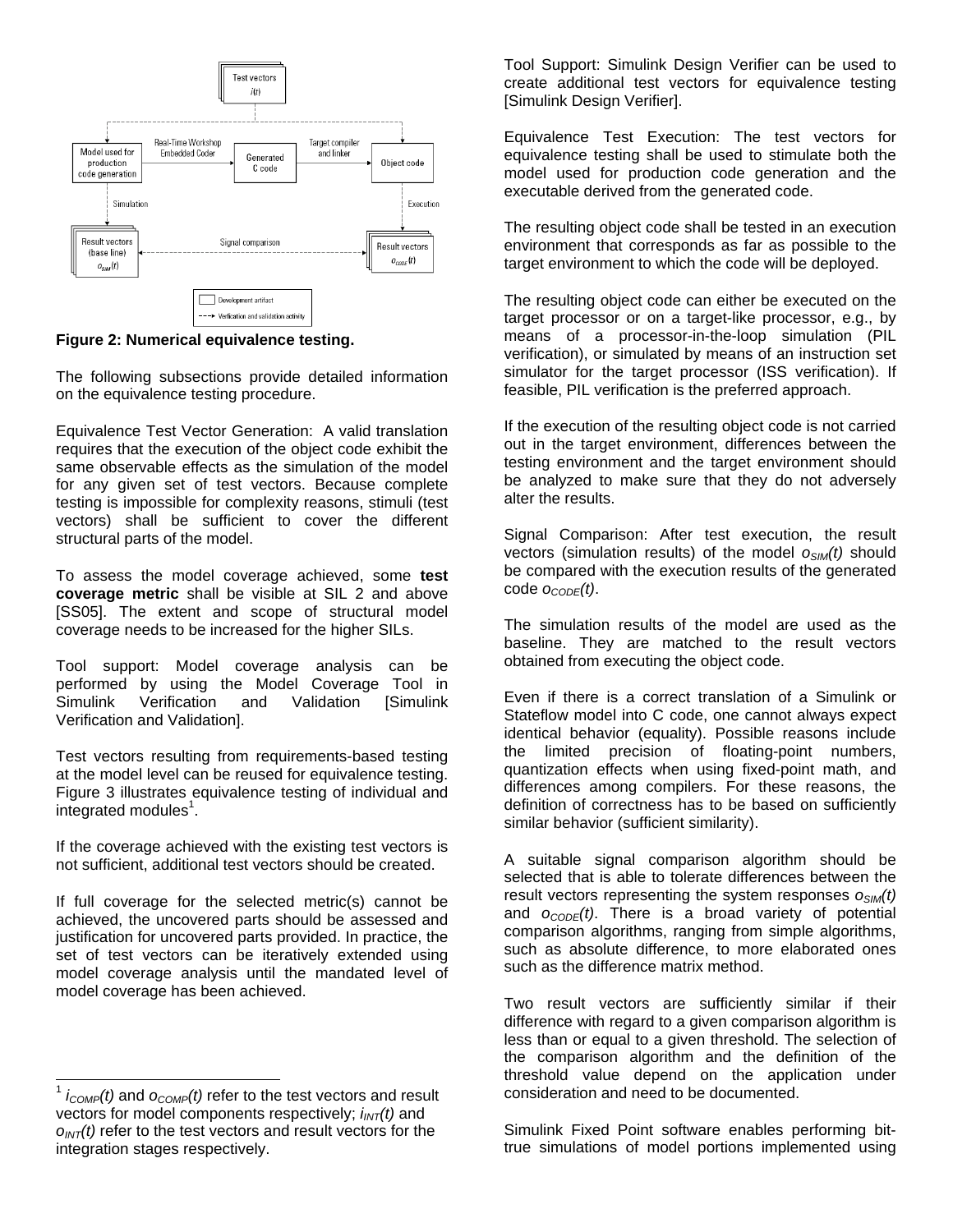fixed point math to observe the effects of limited range and precision on designs built with Simulink and Stateflow [Simulink Fixed Point]. When used with Real Time Workshop Embedded Coder, Simulink Fixed Point enables pure integer C code to be generated from these model portions. The generated code is in bit-true agreement with the model used for production code generation, ensuring that the implemented design will perform exactly as it did in simulation.

Sufficient similarity serves as a basis for defining functional equivalence used to determine the numerical

correctness of the model-to-code translation: A model and the code generated from it are regarded to be functionally equivalent if the simulation of the model and the execution of the executable derived from the generated code lead to sufficiently similar result vectors if both are stimulated with identical test vectors.

Tool support: Comparison algorithms can be implemented in a general-purpose programming or scripting language such as the MATLAB language. MEval [MEval] provides a variety of predefined algorithms for result vector comparison.



*Verification / validation activity*

#### **Figure 1: Equivalence testing of individual and integrated modules.**

Prevention of Unintended Functionality - The second activity in the code verification process is to demonstrate that the generated C code does not perform any **unintended function**.

Alternative techniques are available to achieve this objective. They serve the purpose of demonstrating structural equivalence between the model and the source code.

One can use at least one of the following measures to demonstrate that the generated C code does not perform any **unintended function**:

- Model vs. code coverage comparison
- Traceability review

Model Versus Code Coverage Comparison: If **model vs. code coverage comparison** is being used, model and code coverage are measured during equivalence testing and compared against each other. Discrepancies with regard to comparable coverage metrics should be assessed.

To be meaningful, structural coverage metrics comparable with each other should be used on the model and code level respectively. According to [BCS+03], decision coverage at the model level and branch coverage (C1) at the code level (which is also sometimes termed decision coverage) can be used in combination.

**Discrepancies** between model and code coverage with regard to comparable metrics shall be assessed. If the code coverage achieved is less than the model coverage, unintended functionality could have been introduced.

Tool Support: Code coverage information can be derived from the IDE or by applying a standalone code coverage tool to the generated source code.

Traceability Review: A **traceability analysis** of the generated C source code can be performed to ensure that all parts of this code can be traced back to the model used for production code generation. In this case the generated code is subjected to a **limited review** that exclusively focuses on traceability aspects.

Nontraceable code shall be assessed.

Tool Support: Automatically generated Simulink block comments can be used to generate tracing information into the generated code [Real-Time Workshop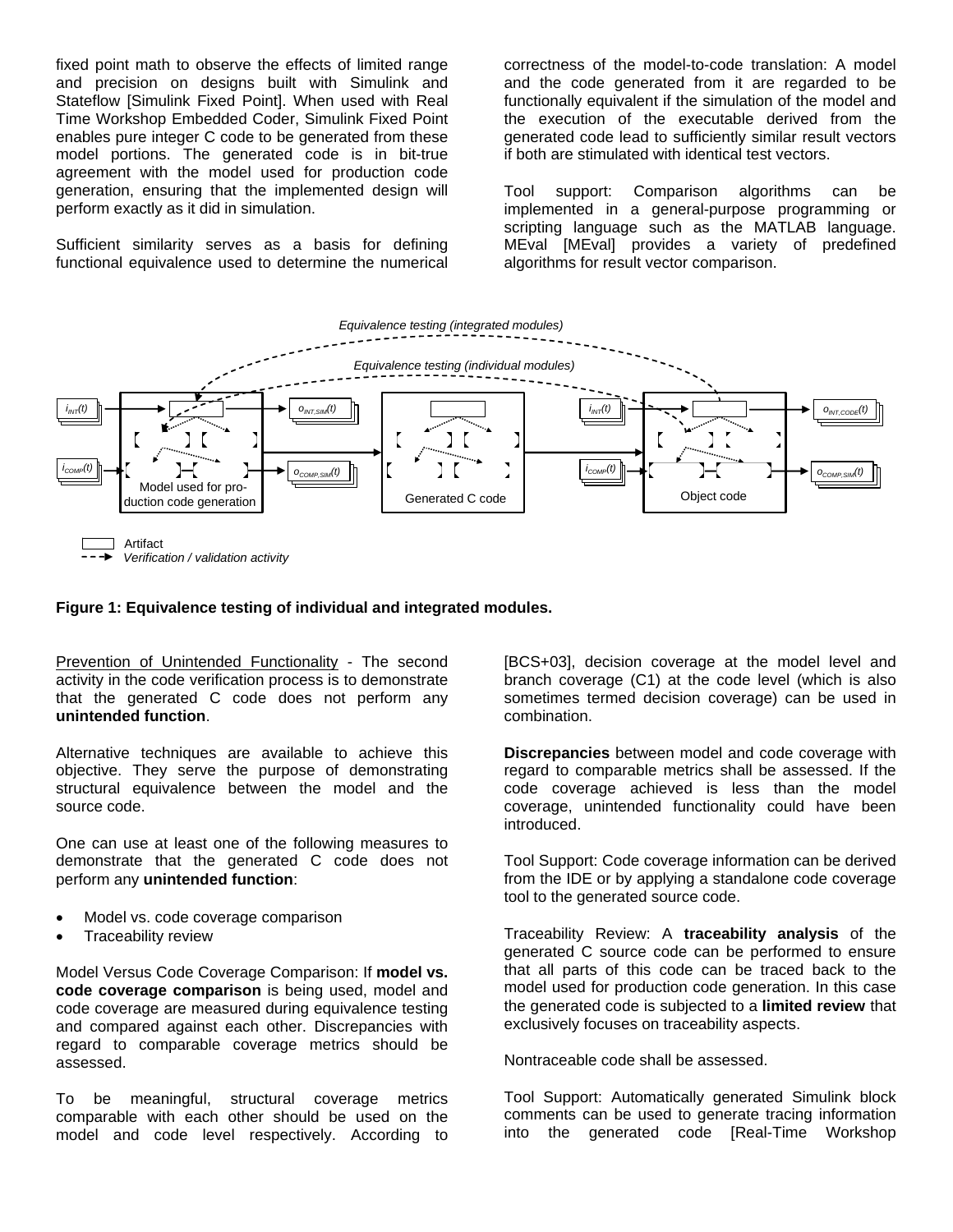Embedded Coder]. The Traceability Report from the Real-Time Workshop Embedded Coder code generation report helps to provide a complete mapping between model blocks and the generated code. It lists eliminated or virtual blocks versus traceable blocks. 'Code-to-block highlighting' generates hyperlinks within the displayed source code to view the blocks or subsystems from which the code was generated. 'Block-to-code highlighting' allows for any block in the model to identify the resulting generated code.

### **CONCLUSION**

Currently, IEC 61508-3 is a relevant standard with respect to software development for embedded invehicle applications. It defines requirements and constraints for the software development and quality assurance processes. These requirements apply to both Model-Based Design and traditional software development. However, implementing these requirements within Model-Based Design requires special consideration and creates specific challenges.

In this paper, the authors discuss Model-Based Design workflows and tool considerations to address the objectives of IEC 61508-3.

The proposed workflow for verification and validation of models and generated code could be viewed as an instantiation of the verification and validation requirements outlined in IEC 61508-3 that exploits the advantages of production code generation as an integral part of Model-Based Design.

# **REFERENCES**

- 1. [Ald01] Aldrich, W., Coverage Analysis for Model-Based Design Tools, TCS 2001.
- 2. [BCS+03] Baresel, A., Conrad, M.,Sadeghipour, S., Wegener, J., The Interplay Between Model Coverage and Code Coverage, 11. European Int. Conf. on Software Testing, Analysis and Review (EuroSTAR '03), Amsterdam, Netherlands, 2003.
- 3. [Beg07] Begic, G., Checking Modeling Standards Implementation, The MathWorks News & Notes, June 2007.
- 4. [Bur04] Burnard, A., Verifying and Validating Automatically Generated Code, Int. Automotive Conference (IAC '04) Stuttgart, Germany, 2004, pp. 71-78.
- 5. [Con07] Conrad, M., Using Simulink and Real-Time Workshop Embedded Coder for Safety-Critical Automotive Applications, Proc. Workshop Modellbasierte Entwicklung Eingebetteter Systeme III (MBEES'07), Schloß Dagstuhl, Germany, 2007, pp. 41-50.
- 6. [Con08] Conrad, M., Model-Based Design for IIEC 61508: Towards Translation Validation of Generated Code, Proc. Workshop Automotive Software Engineering: Forschung, Lehre, Industrielle Praxis,

colocated with Software Engineering 2008, Munich, February 2008.

- 7. [EC07] Erkkinen, T. and Conrad, M., Safety-Critical Software Development Using Automatic Production Code Generation, Proc. SAE World Congress 2007, Detroit, USA, 2007.
- 8. [ECCert] www.mathworks.com/company/pressroom/articles/a rticle18304.html
- 9. Ekkehard Pofahl, Torsten Sauer, Oliver Busa.
- 10. [ECAVS] www.mathworks.com/company/pressroom/articles/a rticle17790.html
- 11. [Edw99] Edwards, P.D., The Use of Automatic Code Generation Tools in the Development of Safety-Related Embedded Systems, Proc. Vehicle Electronic Systems, ERA Report 99-0484, 1999.
- 12. [Embedded MATLAB] Embedded MATLAB feature page:

www.mathworks.com/products/featured/embedded matlab

- 13. [FMC08] Fey, I., Müller, J., Conrad, M., Model-Based Design for Safety-Related Applications, Proc. Convergence 2008, Detroit, MI, USA, Oct. 2008.
- 14. [HC06] Harmon, R., Hote, C., Automatic Engine Control Code Generation with Integrated Automatic Static Code Verification, International Automotive Conference (IAC '04), Stuttgart, Germany, 2006.
- 15. [IEC61508-3] IEC 61508-3:1998, Int. Standard Functional Safety of Electrical/Electronic/Programmable Electronic Safety-Related Systems - Part 3: Software Requirements, First edition, 1998.
- 16. [JSB+08] Thorsten Jablonski, Heiko Schumann, Carsten Busse, Heiko Haussmann, Udo Hallmann, Dirk Dreyer, Frank Schöttler, Die neue elektromechanische Lenkung APA-BS, ATZelektronik 01/2008 Vol. 3 (2008) 01, pp. 30-35.
- 17. [Model-Based Design] Model-Based Design Web page: www.mathworks.com/applications/controldesign/des cription
- 18. [MEval] MEval product page: www.itpower.de/meval\_e.html

# **CONTACT**

**Dr. Mirko Conrad**, Development Manager, Simulink Certification and Standards, The MathWorks, Inc.

Mirko Conrad is a development manager at The MathWorks in Natick, MA, where he leads the Simulink Certification and Standards team.

He has previous automotive experience as a senior research scientist and project manager at Daimler-Benz / DaimlerChrysler.